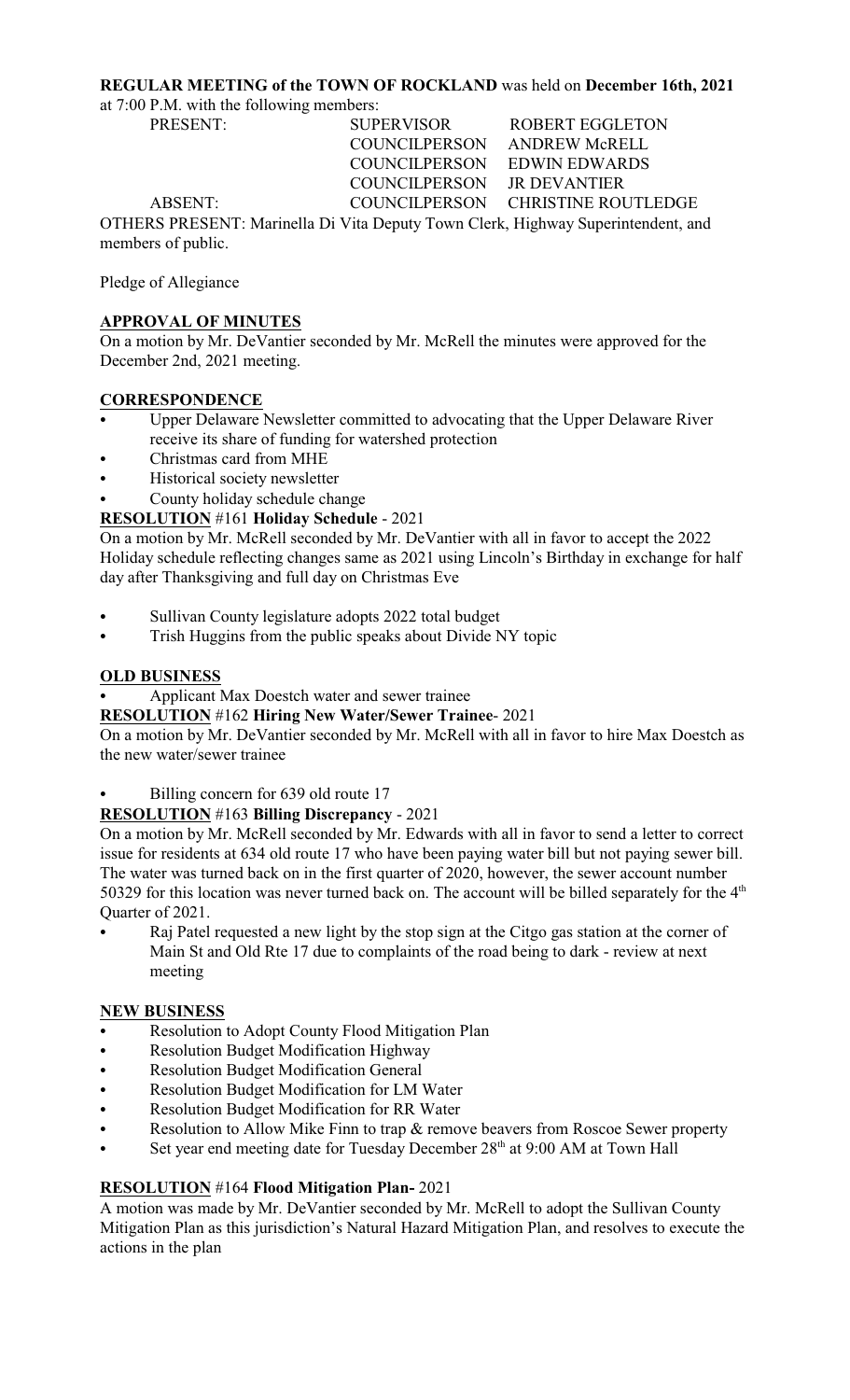# **REGULAR MEETING of TOWN OF ROCKLAND** December 16<sup>th</sup>, 2021 cont' pg.2

## **RESOLUTION** #165 **Highway Budget Modification** - 2021

**WHEREAS** the 2021 Budget requires modification, now therefore be it **RESOLVED** that the Highway Fund entries be authorized:

**FROM**: 5110.41 \$65,503.96 **TO**: 5110.40 \$65,503.96 The motion to accept this resolution was made by Mr. Edwards and seconded by Mr. McRell and unanimously carried

#### **RESOLUTION** #166 **General Fund Budget Modification** - 2021

**WHEREAS** the 2021 Budget requires modification, now therefore be it **RESOLVED** that the General Fund entries be authorized:

**FROM**: 1315.20 \$500.00 **TO**: 1315.40 \$500.00 The motion to accept this resolution was made by Mr. DeVantier and seconded by Mr. McRell and unanimously carried

#### **RESOLUTION** #167 **Livingston Manor Water Budget Modification** - 2021

**WHEREAS** the 2021 Budget requires modification, now therefore be it **RESOLVED** that the Livingston Manor Water fund entries be authorized:

| $-1$          |        |           | 11 12 <i>12</i> 12 <i> 13</i> 11 |           |
|---------------|--------|-----------|----------------------------------|-----------|
| <b>TOTAL:</b> |        | \$1750.00 | <b>TOTAL:</b>                    | \$1750.00 |
|               | 8340.2 | \$700.00  | 8330.4                           | \$700.00  |
|               | 8320.4 | \$425.00  | 83304                            | \$425.00  |
| <b>FROM:</b>  | 8310.2 | \$625.00  | TO: 8310.4                       | \$625.00  |
|               |        |           |                                  |           |

The motion to accept this resolution was made by Mr. McRell and seconded by Mr. DeVantier and unanimously carried

#### **RESOLUTION** #168 **Roscoe Rockland Water Budget Modification** - 2021

**WHEREAS** the 2021 Budget requires modification, now therefore be it **RESOLVED** that the Roscoe Rockland Water fund entries be authorized:

| <b>FROM:</b>                                                                                | 8310.2 | \$700.00 |               | TO: 83104 | \$700.00 |
|---------------------------------------------------------------------------------------------|--------|----------|---------------|-----------|----------|
| <b>TOTAL:</b>                                                                               |        | \$700.00 | <b>TOTAL:</b> |           | \$700.00 |
| The motion to accept this resolution was made by Mr. Edwards and seconded by Mr. McRell and |        |          |               |           |          |
| unanimously carried                                                                         |        |          |               |           |          |

#### **RESOLUTION** #169 **Trap Beavers**- 2021

On a motion by Mr. Edwards seconded by Mr. DeVantier with all in favor to allow Mike Finn DEC Licensed trapper to trap and remove beavers from Roscoe sewer property

#### **RESOLUTION** #170 **Reappoint Sullivan County Advisory Board**- 2021

On a motion by Mr. DeVantier seconded by Mr. Edwards with all in favor to reappoint Christopher Tuleweit as the Sullivan County Advisory Board representative

Supervisors Monthly Report W/S schedule

#### **APPROVAL OF BILLS**

On a motion of Mr. Edwards seconded by Mr. DeVantier & all in favor the following resolution was ADOPTED - VOTE - AYES 5, NAYS 0 - RESOLVED to approve the bills on abstract #23 of 2021 in the following amounts:

| General         | 396-413 |    | 4,671.95  |
|-----------------|---------|----|-----------|
| Highway         | 321-335 | \$ | 17,357.01 |
| Liv.Manor Water | 234-243 | S  | 316.76    |
| Liv.Manor Sewer | 201-209 | \$ | 578.13    |
| R R Water       | 216-225 | \$ | 971.66    |
| Roscoe Sewer    | 209-219 | \$ | 884.74    |
| T&A             | 13      | \$ | 292.20    |
| Ros EFC         | 10      |    | 16,000    |

## **APPROVAL OF BILLS**

On a motion of Mr. DeVantier seconded by Mr. Edwards & all in favor the following resolution was ADOPTED - VOTE - AYES 4, NAYS 0 - RESOLVED to approve the bills on abstract #24 of 2021 in the following amounts:

| 414-445 | \$21,327.78 |
|---------|-------------|
| 336-351 | \$31,165.99 |
| 244-252 | \$4,124.43  |
| 210-215 | \$2,866.24  |
|         |             |